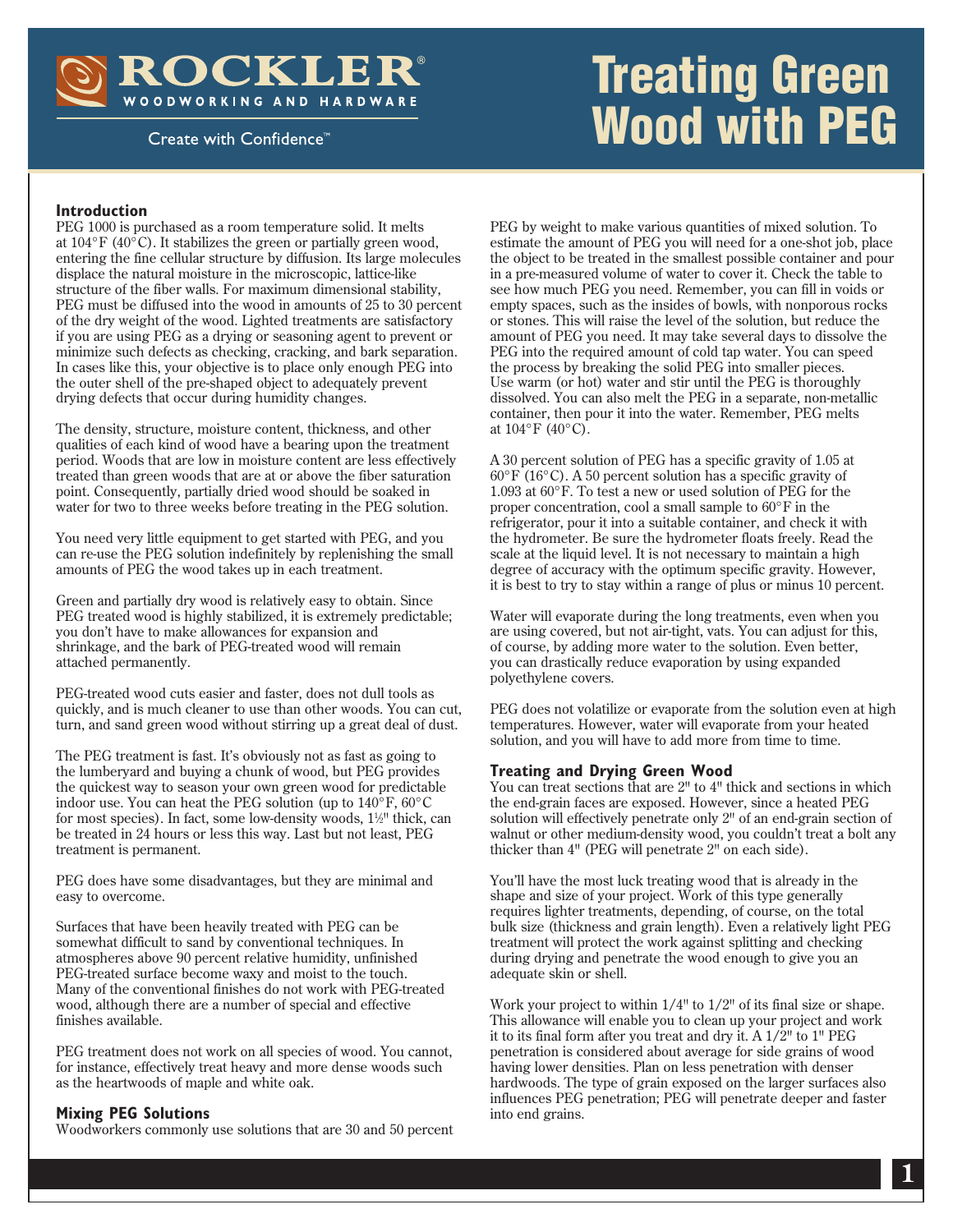#### **Treating Schedules**

(See chart on back)

The soaking time you need to treat a project is contingent on a number of factors. The major considerations are the kind of wood (its density) and type of graining, the concentration of the solution, and the temperature of the solution. You can speed the diffusion of the PEG into the wood and decrease the soaking time by using the more concentrated (50 percent) PEG solution or by increasing the temperature.

Researchers at Forest Products Laboratory did most of their PEG test with walnut, a medium density wood. You can use these figures to estimate the treatment times for woods that are lower and higher in density than walnut.

Soak across sections of woods with lower densities such as white pine, spruce, redwood, soft maple, cottonwood, willow, and butternut for one-half to two-thirds as long as you would walnut. For yellow birch, beech, red oak, apple, and other high density woods, double or triple the treating times.

You can elevate the temperatures to treat very dense woods and the burls of most species. Experiment with the woods from your own locality to determine the best treatment schedule. Growth conditions and wood densities vary. It will take you longer to treat southern hardwood grown in Michigan.

For some projects you will have to treat the wood to eliminate drying effects and to stabilize it (to ensure that it will not swell or shrink in humid or dry environments). To obtain a high degree of dimensional stability, elevate the temperature of the solution and diffuse PEG into the wood until you get a minimum retention of 25 to 30 percent of the dry weight, with most wood you can obtain this level of penetration by using a solution no warmer than 140°F (60°C); never raise the temperature higher than that.

You will have to over-treat the outer surfaces in order to attain the desired PEG level in the center of the wood. For example, by the time the center of 11 ⁄4" thick slab has taken up the desired amount (25 to 30 percent) of PEG, the outer surfaces will have taken up about 40 percent. Getting the PEG deeper and deeper into thick pieces of wood drastically increases the required treatment times. In general, it is very impractical to treat woods that are over 11 ⁄4" thick for a high degree of dimensional stability.

You may find some woods that will present special problems that you cannot resolve with a heavier concentration (50 percent) and elevated temperatures. Honeycombing is a condition marked by thin, diamond-shaped cracks or openings that develop below the surfaces. In cherry, you can reduce, and often eliminate, the honeycombing condition by lowering the temperature to  $110^{\circ}$ F (43 $^{\circ}$ C) and lengthening the treatment times by approximately one-third. As a general guideline, you can treat a 1" thick piece of cherry with a 50 percent solution at 110°F for 45 days. However, before treatment, a 13 ⁄4" diameter hole was bored completely through the vertical center and many additional holes were drilled (upwards) from the bottom to allow greater PEG penetration into the project.

Fine checks or cracks may occasionally appear, despite your careful treatment, sometimes these defects are in the green log or tree even before you put a hand on it, the results of wind damage and other stresses. Often they develop when you fell the tree.

In partially dry slabs or chunks of wood where the outer surfaces are below the fiber saturation point, internal stresses may already have been set up. In the early stages of treatment, these tensions

are released in the form of checks and cracks. Partially dried woods treated with PEG may also be susceptible to warping.

This is due to the differences in the way green and partially dry woods absorb PEG as well as to internal tensions. If you think your piece of wood might be below the fiber saturation point, work it in water for two weeks or longer so the dry areas take on moisture.

Sometimes wood in a firewood pile will still be green and treatable. However, the ends will tend to check and crack. So simply cut the ends off to expose the treatable green wood. If you think the wood might still be too dry for treatment, soak it in water for two to three weeks.

#### **Dry Treated Wood**

After you remove the treated wood from the vat, take a water moistened sponge and lightly wipe the surfaces to remove sediment or any scum. Do not wash the treated wood under a stream of tap water, this will cause the PEG, which is water soluble, to leak out.

The thickness of the wood, the temperature, and the relative humidity affect the amount of time it takes to dry PEG treated projects.

You can air dry the projects in a heated room, or in many cases, even dry them in a kitchen oven. Don't air dry treated wood out of doors; it will take considerably longer than it will indoors. Pile disks, slabs, and other flat, parallel pieces with stickers between each layer. Evan large treated disks, 4" thick by 40" in diameter, will dry in six to eight weeks in a heated room. You can hang bowls, lamps, and carvings with string from beams and rafters. The air is warmer near the ceiling, and you get free air movement all around the objects.

You can efficiently force-dry small, PEG treated objects in a kitchen oven. Low density woods, such as cottonwood, willow, and butternut will dry sufficiently in six to eight hours at 180°F (82°C). Heavily treated walnut of about 1 inch thickness has been successfully dried in eight hours in a 220°F (104°C) kitchen oven. With properly treated wood, there will be no surface checking, end splitting, or warping, regardless of how fast the moisture is removed.

The objective of the drying process is to dry only the outer surface shell to a depth of  $1/4$ <sup>"</sup> to  $1/2$ ". It is not essential that the wood be completely or uniformly dry throughout its total thickness before you start the final finish cutting and sanding.

#### **Finishing**

You will quickly discover that PEG treated wood reacts to smoothing and sanding differently than untreated wood. First knife-cut the surfaces as closely as possible using the jointer, turning chisel, hand plane, carving knife, or whatever tool is most appropriate. As you already know, PEG treated wood cuts cleaner and easier with edge tools than untreated wood. Stanley "Surform" tools work very well on three dimensional or irregularly curved surfaces.

Regular (garnet) abrasives will quickly load up with PEG; medium and fine grits will load up especially fast. For best results, use coarse grits. These won't leave deep, hard-to-remove scratches.

"Wet or dry" sandpapers are especially effective on PEG treated wood. Water, which is a solvent for PEG, will dissolve away sawdust from these papers. In fact, you can even use water as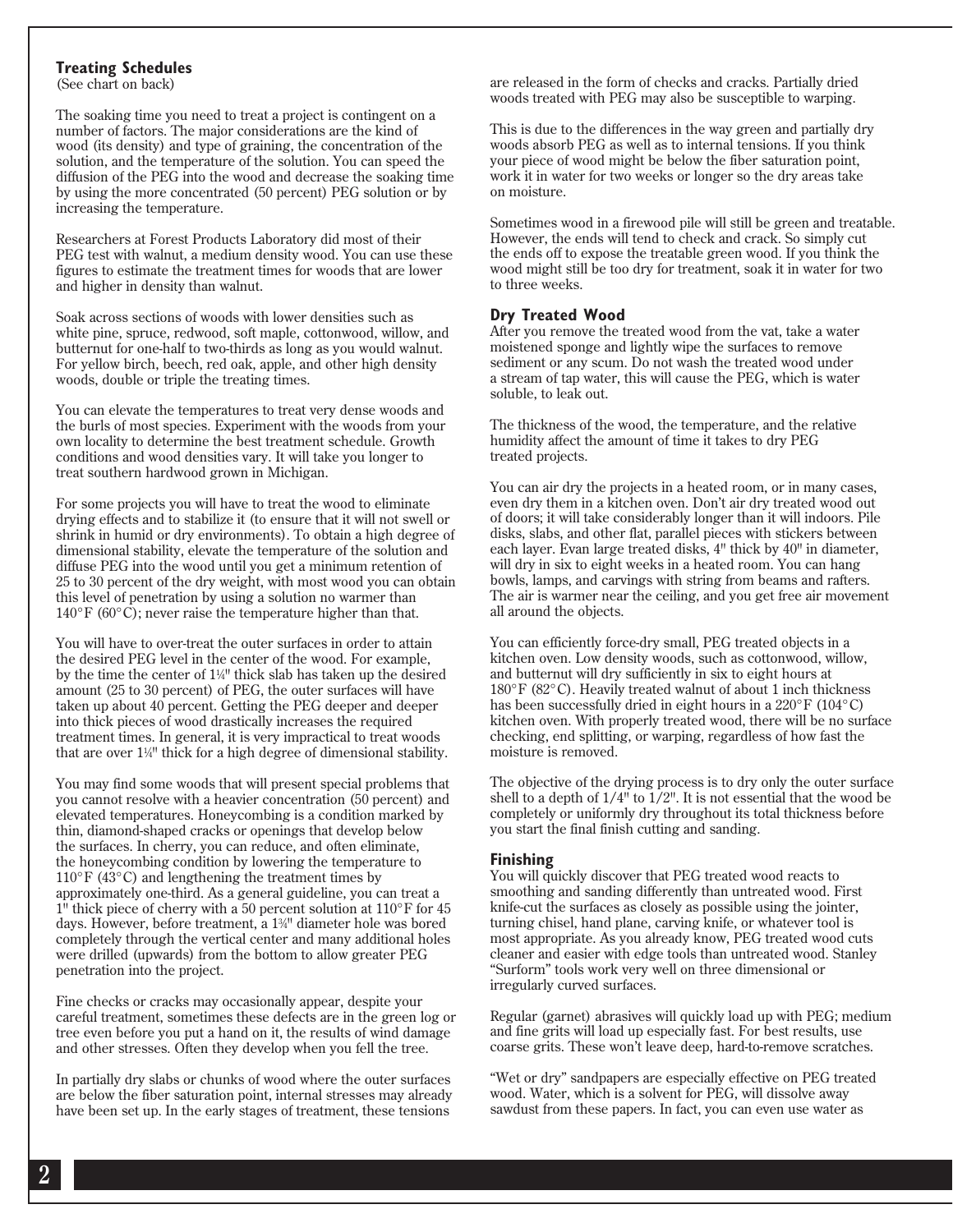a lubricant for the sanding operation. It is a good idea to use two pieces of paper for each step. Soak one piece in warm water (dissolving the waxy sawdust) while you use the other piece.

#### **Bleaching**

Sometimes the outer 1/16" of your wood will darken during treatment. This condition is caused by the concentrated pigments, minerals and extractives that develop during long and high temperature treatments. You can remove these darkened surfaces by bleaching with oxalic acid. Dissolve 4 heaping tablespoons of oxalic acid crystals in 1 cup of hot water. Apply the solution with a rag or brush. Oxalic acid is a poison, so handle it carefully. Wear rubber gloves and be careful to keep the solution out of your eyes.

After you have let your bleaching solution soak in for an hour or so, remove the excess acid by sponging the surface with a rag dampened in a dilute solution of household ammonia. Allow the wood to dry for a day, then sand it with fine grit wet or dry paper to remove any raised grain or scratches. Again, allow the wood to dry thoroughly, then apply one of these finishes: special moisture cure and regular Polyethylene vanish, penetrating natural Danish oil or epoxy. Most conventional wood finishes, such as lacquers, do not work well on PEG treated wood.

#### **Moisture-Cure and Regular Polyethylene Varnishes**

You should use moisture-cure varnish as a base coat over heavily PEG treated wood as well as on those projects with a high degree of exposed end grain surfaces. This type of finish will set up rapidly on a wet surface or when it is exposed to atmospheric moisture, is extremely hard and durable, and most importantly, is quite effective in sealing PEG in the wood during prolonged periods of high humidity. It is thick and sticky and tends to leave brush marks. Work it quickly. Sand the surface thoroughly between coats using 220 grit or finer paper. Apply up to four or five coats of the moisture cure varnish at full strength (without thinning) at one-day intervals. For best results, follow this treatment up with one, two, or more coats of any good grade of conventional (chemically hardened) Polyethylene varnish - the type commonly available at paint stores. It may take as long as two days for the first coat of regular polyethylene to set up.

#### **Using Regular Polyethylene Varnishes**

You wont need to apply a base coat of moisture-cure polyethylene to projects that are relatively easy to finish. Examples are lightly treated carvings, bowls, and other projects that have a minimum of end grain surfaces, are not made from oblique-cut slabs, and are not likely to be exposed to extremely high humidity for prolonged periods of time. For these projects, use conventional polyethylene varnishes.

#### **Danish Oil Finish**

Of the many oil-type "natural" finishes, the Danish oil penetrating finish performs most satisfactorily on PEG treated wood, especially on indoor projects having a lot of exposed end grain. Danish oil is good for almost all projects, including those that are likely to be exposed to periods of high humidity. However, when you apply Danish oil to heavily treated PEG surfaces they may become tacky, especially during humid periods.

Epoxies are the most serviceable film forming finishes for PEG treated wood. Their major advantage is their percentage of solids, which are excellent moisture barriers. Other finishes, such as lacquers, urethanes, and polyesters, hold water out (or in) but they contain solvents and other flowing agents that evaporate during drying. As they evaporate, they leave small microscopic openings in the finish allowing water vapor to pass through and settle on the wood.

There are hundreds of different epoxy formulations. To finish PEG treated wood, use the heavy-bodied, single-application, flow-on polymer epoxy finishes or those with a thin consistency, good penetrating character and adherence quality. You will get deeper penetration and better adherence with epoxies of thinner viscosities, but you will have to apply several coats to get a suitable film depth. On the other hand, flow-on polymer epoxies are easy to apply. Particularly on flat level surfaces, you'll only need one coat.

The flow-on epoxies have exceptional self-leveling qualities so you should keep troweling and brushing to a minimum. If air bubbles get trapped under the coating of varnish, blow lightly on the surface or pass a propane torch over it from a distance of 6 to 10 inches. If the bubbles still don't pop, puncture them with a pin. Always cover freshly epoxied surfaces with a dust cover.

Here is an effective finishing system for PEG treated projects (this technique does not apply to bowls you will be eating from):

- **1.** Finish with penetrating Danish oil; allow to cure for three days to one week.
- **2.** Apply epoxy over the oil finish. Use flow-on epoxy for flat, horizontal surfaces. Use thinner consistency epoxies with brush-on application for turnings. Sometimes you will need as many as five coats to get a suitable film depth.
- **3.** Spray on lacquers or brush on Deft or a similar material as the final finish (this step is optional).

#### **Temporary or Improved Vats**

You can devise vats cheaply and easily. Plastic garbage containers and plastic pails make ideal cold treatment vats and are very inexpensive. They are especially good for small slabs, large bowls, and lamp bases. You will need less chemical if you use a round container, since there will be no unused corners in which solution goes to waste.

You can make one-shot vats to treat larger slabs, which you'll be using to make tabletops and large slab clocks. A simple wood frame supports heavy sheet plastic. Fill in the corners as well as irregularities under the plastic with sand, sawdust, or rocks. This way you'll need only a minimal amount of PEG to submerge the work.

Raise the slabs off the bottom with a couple of narrow sticks. This allows the PEG to flow under the work, insuring uniform penetration. Use a weight – preferably a heavy, nonporous stone, to keep the wood submerged; this will counteract its buoyancy. Cross-section slabs, even as large as 5 feet in diameter, have been successfully treated in this type of one-shot vat. You can also use a child's plastic swimming pool, plastic tubs, and similar items; just be sure they don't leak. Loss of the chemical through a leak is not only messy, but expensive, too.

Commercially produced vats are available in 30 gallon and 50 gallon sizes. They are made of industrial quality plastic, are of durable-wall construction, and come with or without a heating element. When you order a unit with a heating element, you also get a lid and a perforated fiberglass element protector. Insulating floats are also available. The 50 gallon size is about half full when 100 pounds of PEG are mixed at a 50 percent solution; the 30 gallon size is about half full when 50 pounds of PEG are mixed in a 30 percent solution.